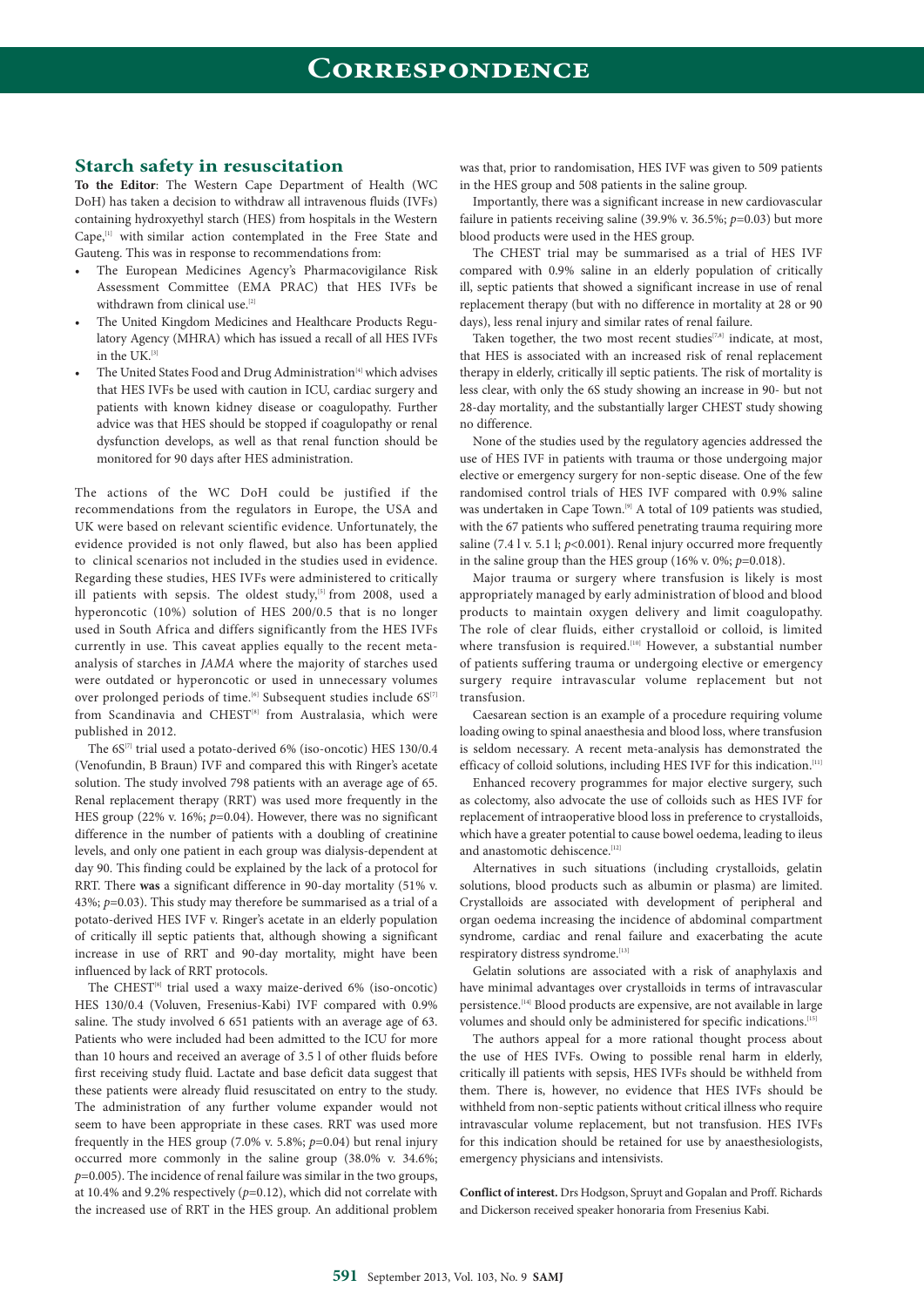### **R E Hodgson**

*Inkosi Albert Luthuli Central Hospital, Durban, and Department of Anaesthesia, Nelson R Mandela School of Medicine, University of KwaZulu-Natal, Durban, South Africa [richard.hodgson@ialch.co.za](mailto:richard.hodgson@ialch.co.za)*

### **G A Richards**

*Division of Pulmonology and Critical Care, Charlotte Maxeke Johannesburg Academic Hospital, and University of the Witwatersrand, Johannesburg, South Africa*

### **A C Lundgren**

*Department of Anaesthesiology, University of the Witwatersrand, and Department of Anaesthesia, Chris Hani Baragwanath Academic Hospital, Johannesburg, South Africa*

### **M G L Spruyt**

*Division of Critical Care, Bloemfontein Academic Complex, Universitas Hospital, Bloemfontein, South Africa*

### **J P Pretorius**

*Department of Critical Care, Medical School, Faculty of Health Sciences, University of Pretoria, and Steve Biko Academic Hospital, Pretoria, South Africa*

### **L R Mathiva**

*Division of Critical Care Medicine, Chris Hani Baragwanath Academic Hospital and University of the Witwatersrand, Johannesburg, South Africa*

### **R Dickerson**

*Department of Emergency Medicine, Chris Hani Baragwanath Academic Hospital and University of the Witwatersrand, Johannesburg, South Africa*

### **P D Gopalan**

*Department of Anaesthesia, Nelson R Mandela School of Medicine, University of KwaZulu-Natal, Durban, South Africa*

- 1. Hayes H. Suspension of use of infusion solutions containing hydroxyethyl-starch at Western Cape Government healthcare facilities until further notice. Circular H114/2013. 5 July 2013.
- 2. European Medicines Agency's Pharmacovigilance Risk Assessment Committee. PRAC recommends suspending marketing authorisations for infusion solutions containing hydroxyethyl-starch. EMA/349341/2013. 14 June 2013.
- 3. Medicines and Healthcare Products Regulatory Agency. Hydroxyethyl starch intravenous infusion: Suspension of licences. [http://www.mhra.gov.uk/](http://www.mhra.gov.uk/Safetyinformation/DrugSafetyUpdate)<br>[Safetyinformation/DrugSafetyUpdate \(ac](http://www.mhra.gov.uk/Safetyinformation/DrugSafetyUpdate)cessed 14 July 2013).<br>4. FDA Safety Co
- renal injury, and additional warning on risk of bleeding, for use of hydroxyethyl starch solutions in some settings. [http://www.fda.gov/BiologicsBloodVaccines/](http://www.fda.gov/BiologicsBloodVaccines/SafetyAvailability) [SafetyAvailability \(ac](http://www.fda.gov/BiologicsBloodVaccines/SafetyAvailability)cessed 14 July 2013).
- 5. Brunkhorst FM, Engel CE, Bloos F, et al. for the German Competence Network Sepsis (SepNet). Intensive insulin therapy and pentastarch resuscitation in severe sepsis. N Engl J Med 2008;358:125-139. [\[http://dx.doi.org/10.1056/NEJMoa070716\]](http://dx.doi.org/10.1056/NEJMoa070716])
- 6. Zarychanski R, Abou-Setta AM, Turgeon AF, et al. Association of hydroxyethyl starch administration with mortality and acute kidney injury in critically ill patients requiring volume resuscitation: A systematic review and meta-analysis. JAMA 2013;309(7):678-688. [\[http://dx.doi.org/10.1001/jama.2013.430\]](http://dx.doi.org/10.1001/jama.2013.430])
- 7. Perner A, Haase N, Guttormsen AB, et al. for the 6S Trial Group and the Scandinavian Critical Care Trials Group. Hydroxyethyl starch 130/0.4 versus Ringer's acetate in severe
- sepsis. N Engl J Med 2012;367(2):124-134. [[http://dx.doi.org/10.1056/NEJMoa1204242\]](http://dx.doi.org/10.1056/NEJMoa1204242]) 8. Myburgh JA, Finfer S, Bellomo R for the CHEST Investigators and the Australian and New Zealand Intensive Care Society Clinical Trials Group. Hydroxyethyl starch or saline for fluid resuscitation in intensive care. N Engl J Med 2012;367(20):1901-1911. [\[http://dx.doi.org/10.1056/NEJMoa1209759\]](http://dx.doi.org/10.1056/NEJMoa1209759])
- 9. James MF, Michell WL, Joubert IA, et al. Resuscitation with hydroxyethyl starch improves renal function and lactate clearance in penetrating trauma in a randomized<br>controlled study: The FIRST trial (Fluids in Resuscitation of Severe Trauma). Br J<br>Anaesth 2011;107(5):693-702. [http://dx.doi.org/10.1093
- Trauma Injury Infect Crit Care 2010;69(4):976-990. [[http://dx.doi.org/10.1097/](http://dx.doi.org/10.1097/TA.0b013e3181f2abc9]) [TA.0b013e3181f2abc9\]](http://dx.doi.org/10.1097/TA.0b013e3181f2abc9])
- 11. Li L, Zhang Y, Tan Y, Xu S. Colloid or crystalloid solution on maternal and neonatal hemodynamics for cesarean section: A meta-analysis of randomized controlled trials. J Obstet Gynaecol Res 2013;39(5):932-941. [[http://dx.doi.org/10.1111/jog.12001\]](http://dx.doi.org/10.1111/jog.12001])
- 12. Abraham-Nordling M, Hjern F, Pollack J, Prytz M, Borg T, Kressner U. Randomized clinical trial of fluid restriction in colorectal surgery. Br J Surg 2012;99(2):186-191. [\[http://dx.doi.org/10.1002/bjs.7702\]](http://dx.doi.org/10.1002/bjs.7702])
- 13. Bihar Si, Prakash S, Bersten AD. Post resuscitation fluid boluses in severe sepsis or septic shock: Prevalence and efficacy (PRICE study). Shock 2013;40(1):28-34. [\[http://dx.doi.](http://dx.doi.org/10.1097/SHK.0b013e31829727f1]) [org/10.1097/SHK.0b013e31829727f1\]](http://dx.doi.org/10.1097/SHK.0b013e31829727f1])
- 14. Saw MM, Chandler B, Ho KM. Benefits and risks of using gelatin solution as a plasma expander for perioperative and critically ill patients: A meta-analysis. Anaesth Intens Care Med 2012;40(1):17-32.
- 15. Groeneveld AB, Navickis RJ, Wilkes MM. Update on the comparative safety of colloids: A systematic review of clinical studies. Ann Surg 2011;253(3):470-483. [\[http://dx.doi.](http://dx.doi.org/10.1097/SLA.0b013e318202ff00]) [org/10.1097/SLA.0b013e318202ff00\]](http://dx.doi.org/10.1097/SLA.0b013e318202ff00])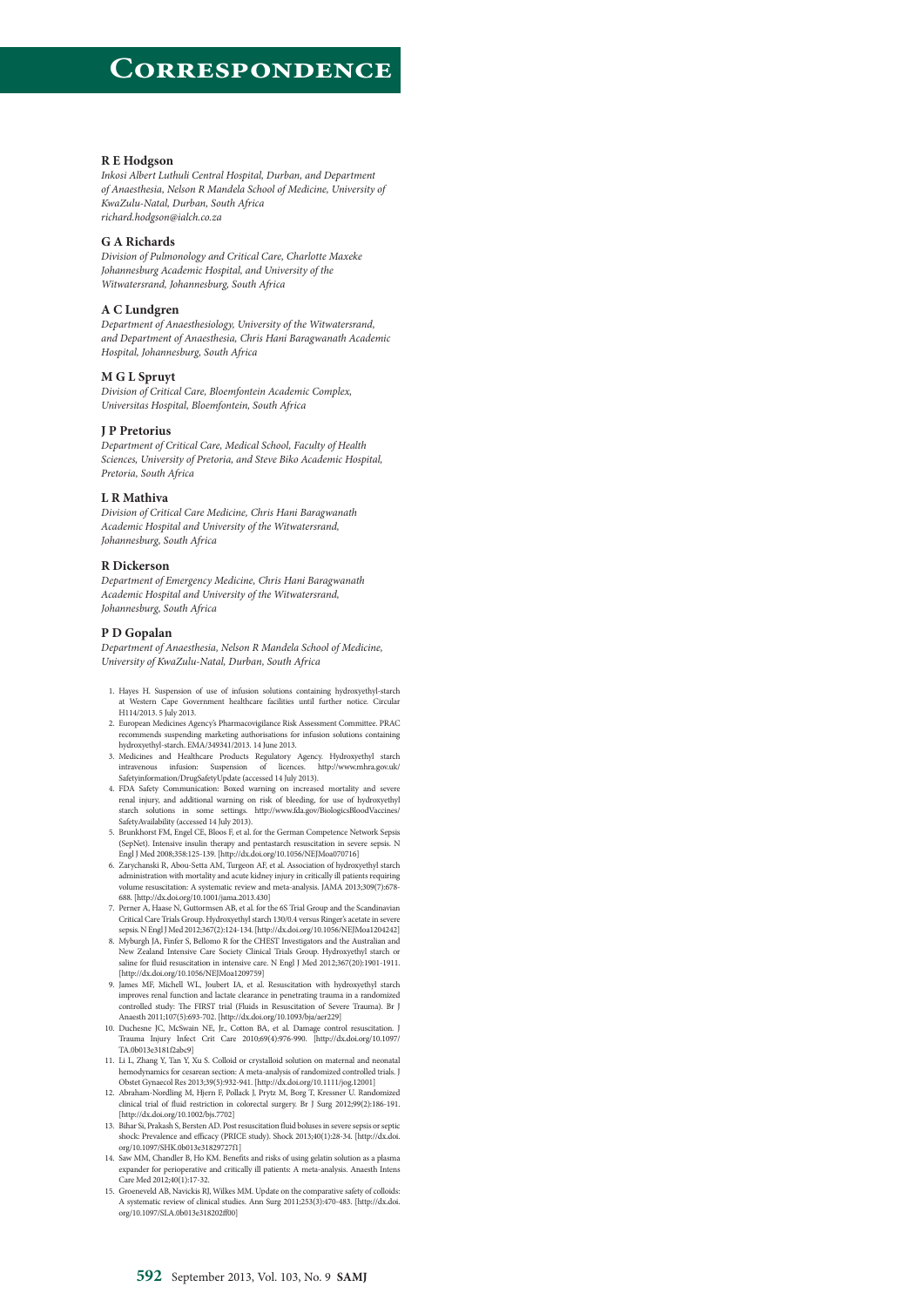To the Editor: The article<sup>[1]</sup> by Parrish and Blockman in the June 2013 *SAMJ* requires a carefully considered, unbiased and scientific response, as much of the evidence that relies almost exclusively on 3 flawed studies is not as strong as these authors would have us believe.

It is profoundly disappointing to see that the authors rely heavily on the VISEP study<sup>[2]</sup> and meta-analyses that include it as evidence of starch-associated renal damage. The VISEP study employed prolonged infusions of hyperoncotic starch with inadequate crystalloid support. It has been known for over 30 years that repetitive dosing with hyperoncotic colloids will damage the kidney, irrespective of colloid type. Given these conceptual and ethical flaws, VISEP, and any meta-analyses that include it, should not be quoted as evidence of direct nephrotoxicity or mortality associated with isooncotic tetrastarches.

The CHEST trial<sup>[3]</sup> to which the authors refer was powered for a single endpoint: mortality. The result shows that the starch tested in this study does not increase mortality compared with saline. The secondary conclusion (that there was an increase in the rate of renal replacement therapy) lacks internal validity. After adjustment for known covariates, this random observation ceased to be statistically significant. No criteria were specified for the initiation of renal replacement therapy. RIFLE criteria R and I contradict the finding and, in fact, favour HES. The incidence of renal failure, and the number of dialysis days (both more robust indicators of renal injury) were not different between the groups. The only valid conclusion from CHEST is that the HES product used is not associated with increased mortality.

In the 6S study,<sup>[4]</sup> markers of tissue perfusion (lactate, central venous oxygen saturation and central venous pressure) were normal at study entry, indicating that resuscitation had been completed before enrolment. However, in excess of 4.5l fluid was administered on day 1, a trend sustained for the next 3 days. Such fluid excess has been associated with intensive care mortality and may account for the high overall renal injury and mortality reported. These and other criticisms have been raised by others in correspondence with the *NEJM*. It is also important to note that the potato-based starch product used in 6S is a very different chemical entity from the corn starch-based version.

Exclusion of the initial resuscitation phase in these studies is a fatal flaw; repetitive fluid boluses, after initial resuscitation, have been shown to be useless and potentially harmful.<sup>[5]</sup> The only indication for the administration of colloids is hypovolaemia, but none of these studies demonstrated that the patients were hypovolaemic. The administration of colloids in the presence of normal or increased plasma volume damages the endothelial glycocalyx, resulting in increased transudation into the interstitium.<sup>[6]</sup> Fluid overload is undeniably easier to achieve with inappropriately administered colloid than with similar crystalloid volumes. The one incontrovertible fact in the fluid debate is that excessive fluid administration is harmful.

A serious weakness of the Parrish and Blockman paper is the extrapolation of these intensive care data to other fields of resuscitation, particularly those where volume depletion is likely. The largest proportion of colloid administration (>80%) is in trauma and perioperative settings, yet almost all publications in this area have been ignored. Systematic reviews have found no evidence whatsoever of renal injury associated with the use of modern HES.<sup>[7]</sup> Recent trauma studies have suggested that the use of colloids in acute resuscitation is probably beneficial.[8]

The most significant recent advances in perioperative fluid therapy have included crystalloid restriction<sup>[9]</sup> with reliance on colloid volume support against robust markers of volume deficiency. Meta-analysis of the use of dynamic monitoring to guide colloid administration clearly showed benefit in terms of reduction in complications and hospital stay.<sup>[10]</sup>

The authors' article, and recent moves to withdraw HES, have ignored the serious criticisms of studies that favour their hypothesis and have not considered the peri-operative data that uniformly favour colloid use.

In summary, what have we really learned from the recent data? The unrestricted use of colloids to treat such nonvolumetric markers as central venous pressure, hypotension and inadequate urine output, particularly in the later stages of critical illness, is inappropriate and potentially harmful, and should be abandoned. Where clear markers of hypovolaemia are present, colloids appear to be superior to crystalloids for initial resuscitation. There is no evidence of harm from any of the modern colloids, including HES (apart from anaphylaxis, particularly with the gelatins), when these solutions are used for the appropriate indications.

Alternative strategies to the use of synthetic colloids are all problematic. Albumin is simply too expensive. Increased use of crystalloid for resuscitation has consistently been shown to be harmful,<sup>[11]</sup> with far stronger indicators of harm than those produced by Parrish and Blockman. Increased use of blood and blood products is equally unsound. Whilst the use of fluids in patients in ICU, and in those with sepsis in particular, clearly needs to be re-assessed, the perioperative evidence suggests that abandoning HES would do substantially more harm than good. Those who advocate this must bear the burden of proof that current practice is flawed. There is no such evidence in the Parrish and Blockman article.

Space constraints prevent a fuller development of these arguments, but all opinions expressed are supported by a full range of references that are available on request.

## **M F M James**

## **I A Joubert**

### **J L Piercy**

*Department of Anaesthesia, University of Cape Town, South Africa [mike.james@uct.ac.za](mailto:mike.james@uct.ac.za)*

### **A Levin**

*Department of Anaesthesia and Critical Care, University of Stellenbosch, South Africa*

- 1. Parrish A, Blockman M, Starch safety in resuscitation − when will we ever learn? S Afr Med J 2013;103(6):365-367. [\[http://dx.doi.org/10.7196/SAMJ.6969\]](http://dx.doi.org/10.7196/SAMJ.6969])
- 2. Brunkhorst FM, Engel C, Bloos F, et al. Intensive insulin therapy and pentastarch resuscitation in severe sepsis. N Engl J Med 2008;358(2):125-139. [\[http://dx.doi.org/10.1056/NEJMoa070716\]](http://dx.doi.org/10.1056/NEJMoa070716])
- 3. Myburgh JA, Finfer S, Bellomo R, et al. Hydroxyethyl starch or saline for fluid resuscitation in intensive care. N Engl J Med 2012;367(20):1901-1911. [[http://dx.doi.org/10.1056/NEJMoa1209759\]](http://dx.doi.org/10.1056/NEJMoa1209759]) 4. Perner A, Haase N, Guttormsen AB, et al. Hydroxyethyl starch 130/0.42 versus Ringer's acetate in
- severe sepsis. N Engl J Med 2012;367(2):124-134. [\[http://dx.doi.org/10.1056/NEJMoa1204242](http://dx.doi.org/10.1056/NEJMoa12042425.BihariS) 5. [Bihari S, P](http://dx.doi.org/10.1056/NEJMoa12042425.BihariS)rakash S, Bersten AD. Post resusicitation fluid boluses in severe sepsis or septic shock:
- prevalence and efficacy (price study). Shock 2013;40(1):28-34. [\[http://dx.doi.org/10.1097/](http://dx.doi.org/10.1097/SHK.0b013e31829727f1]) [SHK.0b013e31829727f1\]](http://dx.doi.org/10.1097/SHK.0b013e31829727f1])
- 6. Chappell D, Jacob M, Hofmann-Kiefer K, Conzen P, Rehm M. A rational approach to perioperative fluid management. Anesthesiology 2008;109(4):723-740. [\[http://dx.doi.org/10.1097/](http://dx.doi.org/10.1097/ALN.0b013e3181863117]) [ALN.0b013e3181863117\]](http://dx.doi.org/10.1097/ALN.0b013e3181863117])
- 7. Van der Linden P, James MF, Mythen M, Weiskopf RB. Safety of modern starches used during surgery. Anesth Analg 2013;116(1):35-48. [\[http://dx.doi.org/10.1213/ANE.0b013e31827175da\]](http://dx.doi.org/10.1213/ANE.0b013e31827175da])
- 8. James MF. Place of the colloids in fluid resuscitation of the traumatized patient. Curr Opin Anaesthesiol
- 2012;25(2):248-252. [[http://dx.doi.org/10.1097/ACO.0b013e32834fcede\]](http://dx.doi.org/10.1097/ACO.0b013e32834fcede]) 9. Brandstrup B, Svendsen PE, Rasmussen M, et al. Which goal for fluid therapy during colorectal surgery is followed by the best outcome: near-maximal stroke volume or zero fluid balance? Br J Anaesth 2012;109(2):191-199. [\[http://dx.doi.org/ 10.1093/bja/aes163\]](http://dx.doi.org/10.1093/bja/aes163])
- 10. Hamilton MA, Cecconi M, Rhodes A. A systematic review and meta-analysis on the use of preemptive hemodynamic intervention to improve postoperative outcomes in moderate and high-risk surgical
- patients. Anesth Analg 2011;112(6):1392-1402. [[http://dx.doi.org/10.1213/ANE.0b013e3181eeaae5\]](http://dx.doi.org/10.1213/ANE.0b013e3181eeaae5])<br>|alooh Z. McKinley BA. Cocanour CS. et al. Supranormal trauma resuscitation causes more cases of 11. Balogh Z, McKinley BA, Cocanour CS, et al. Supranormal trauma resuscitation causes abdominal compartment syndrome. Arch Surg 2003;138(6):637-642.

**Parrish and Blockman respond:** We are delighted that our article has created the opportunity for constructive debate on this topic. Our key point was that in the areas where published evidence about HES is most robust, there are signals of harm; and these signals are best identified by combining information from numerous high-quality sources. We also noted that there was insufficient evidence on HES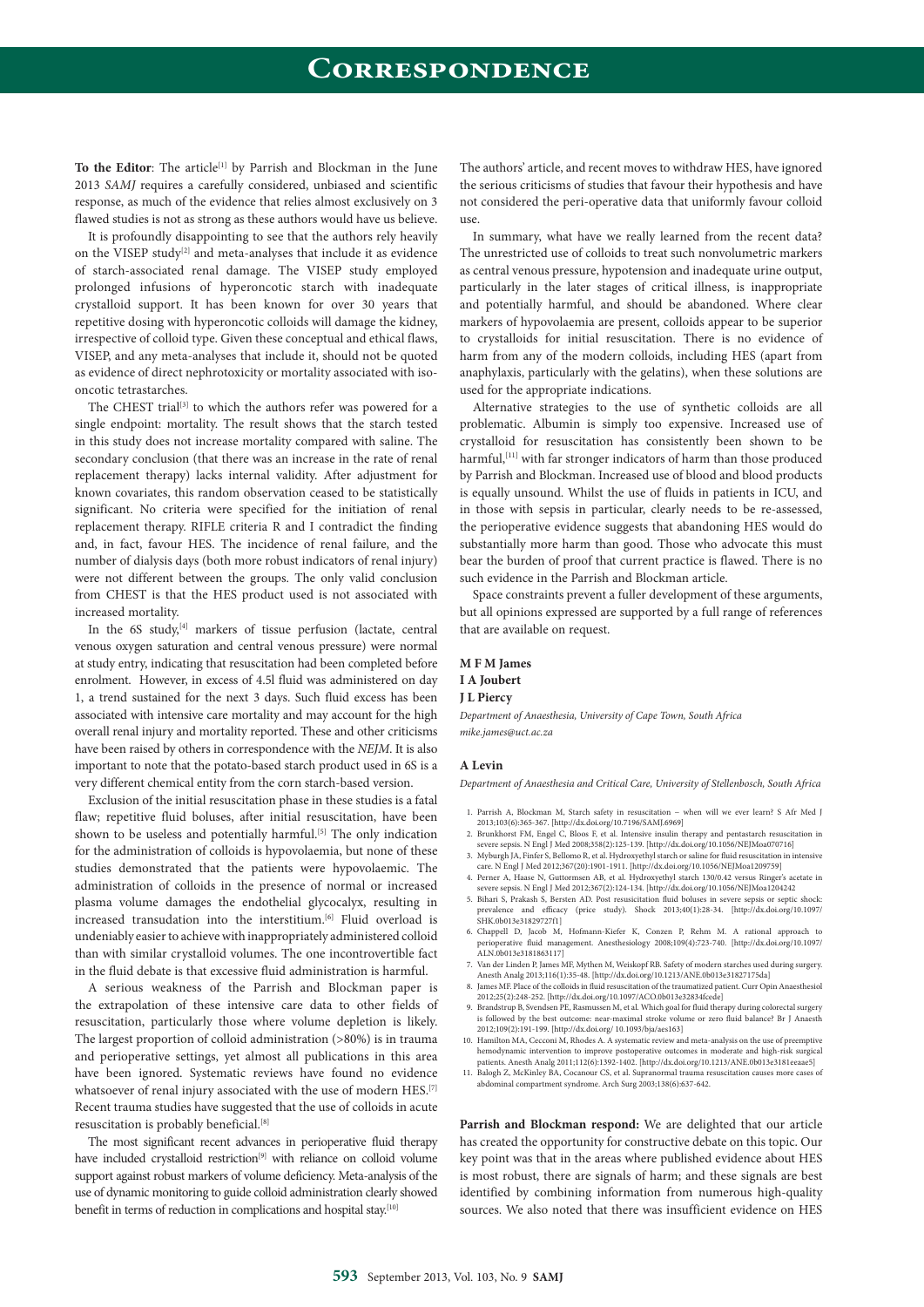use in other contexts to draw definitive conclusions about safety, and that it might be prudent to restrict usage until these concerns have been resolved.

Hodgson *et al*. note the recent international regulatory authority activity about HES products. The European Medicines Agency's Pharmacovigilance Risk Assessment Committee concluded that the risks of HES products outweigh their benefits, and recommended suspending their marketing authorisation. The UK's MHRA has withdrawn the products from the market via a Class 2 Medicines Recall, after the UK Commission on Human Medicines concluded that the products' benefits no longer outweigh their risks. The FDA has stated that HES solutions should not be used in critically ill adult patients, including patients with sepsis and those admitted to the ICU, and concluded that a Boxed Warning is warranted*.* A subsequent position statement $[1]$  by UK intensivists, anaesthetists and emergency medicine physicians supports the use of crystalloids as primary resuscitation fluids, in line with the provisional NICE guidelines on intravenous fluid therapy.[2]

International regulators do not make such decisions lightly, and contrary views need to be backed by meticulous reasoning. We are underwhelmed by the arguments put forward in the correspondence, and are concerned by what at times seems highly selective and in some cases simply erroneous interpretations of relatively straightforward trial evidence.

The letters from James *et al*. and Hodgson *et al*. share similar points: that three major trials (VISEP, CHEST and 6S), published in internationally respected journals, are flawed or lack external validity, and that there is sufficient evidence on HES use in other situations to pronounce it safer than crystalloid for these indications. A third topic concerns choice of alternative fluids and was not the focus of our article, but is worth comment.

We note that most of the objections to the three trials have been raised previously by industry-affiliated commentators, and competently answered in each journal's correspondence section by the particular trial's authors. We see little need to revisit all these issues here, but will make the general point that the systematic analysis of a body of literature accepts that very few trials are devoid of retrospectively identifiable flaws, but important trends may still emerge. We are fully aware of the issues with VISEP, and mentioned them in the article. We did not 'rely heavily' on this trial, and in fact it was not part of two of the three recent meta-analyses demonstrating renal harm. In the third meta-analysis (Zarychanski), it contributed 7.6% of the weight of the mortality analysis and 18% for renal harm.

Because mortality in CHEST was lower than expected (17.5% rather than 26%), even this very large trial was effectively underpowered to provide robust efficacy evidence on its own, which is where the utility of metaanalysis becomes apparent. Regarding the assertion that CHEST was not powered to assess acute kidney injury, we draw attention to the results of the authors' power calculation for acute kidney injury which are provided in the statistical methods section of the original paper (90% power to detect a 1.5% difference from baseline of 6%, with alpha 0.05.) The observation that 'once adjusted for